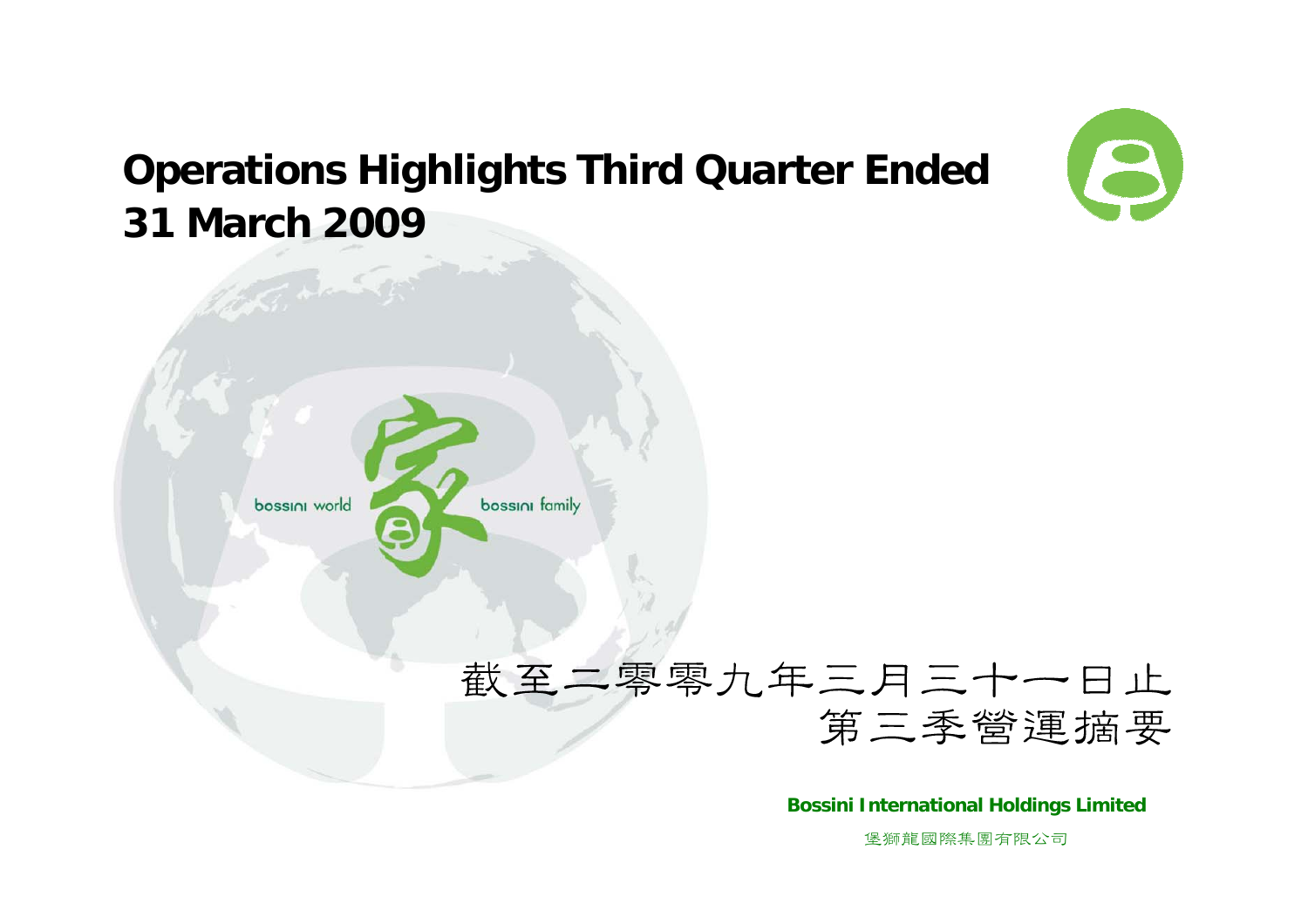### **group performance**



 *9 months ended 31 March 2009*

武至二零零九年三月三十一日止九個月

*YOY change*

與去年同期比較之轉變

| Consolidated revenue 綜合收益           | $-2%$       |
|-------------------------------------|-------------|
| Consolidated gross margin (%) 綜合毛利率 | +0% pt 個百份點 |
|                                     |             |
|                                     |             |
|                                     |             |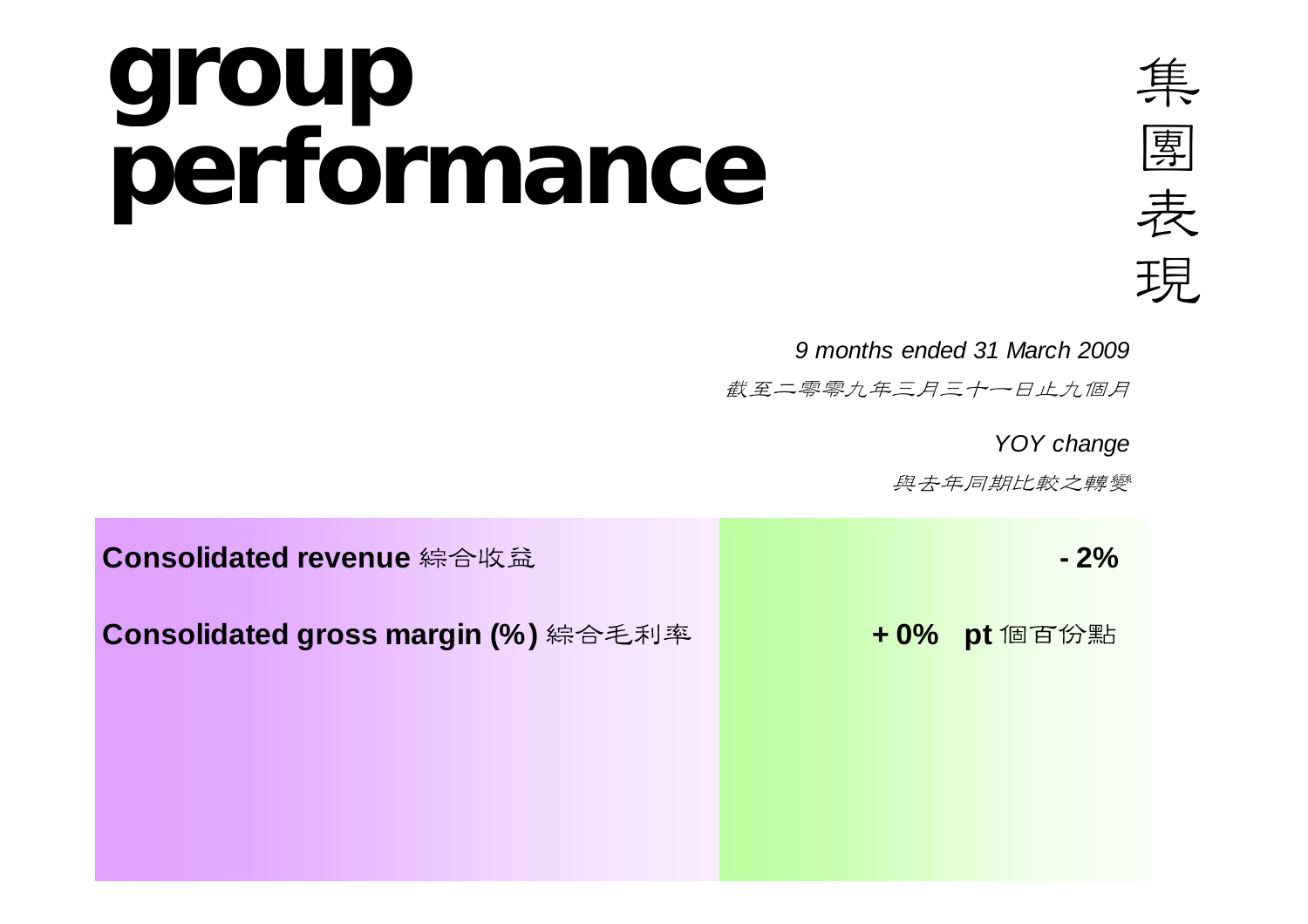# **regional performance**

 *9 months ended 31 March 2009*

武至二零零九年三月三十一日止九個月

*YOY change in sales*

與去年同期比較之

銷售額轉變

| Retail & franchise total 零售及特許經營總計 |  |         |
|------------------------------------|--|---------|
| Hong Kong 香港                       |  | $+1\%$  |
| Mainland China 中國大陸                |  | $+2%$   |
| Taiwan 台灣                          |  | $-11%$  |
| Singapore 新加坡                      |  | $-12%$  |
| Malaysia 馬來西亞                      |  | $+ 12%$ |
|                                    |  |         |
|                                    |  |         |

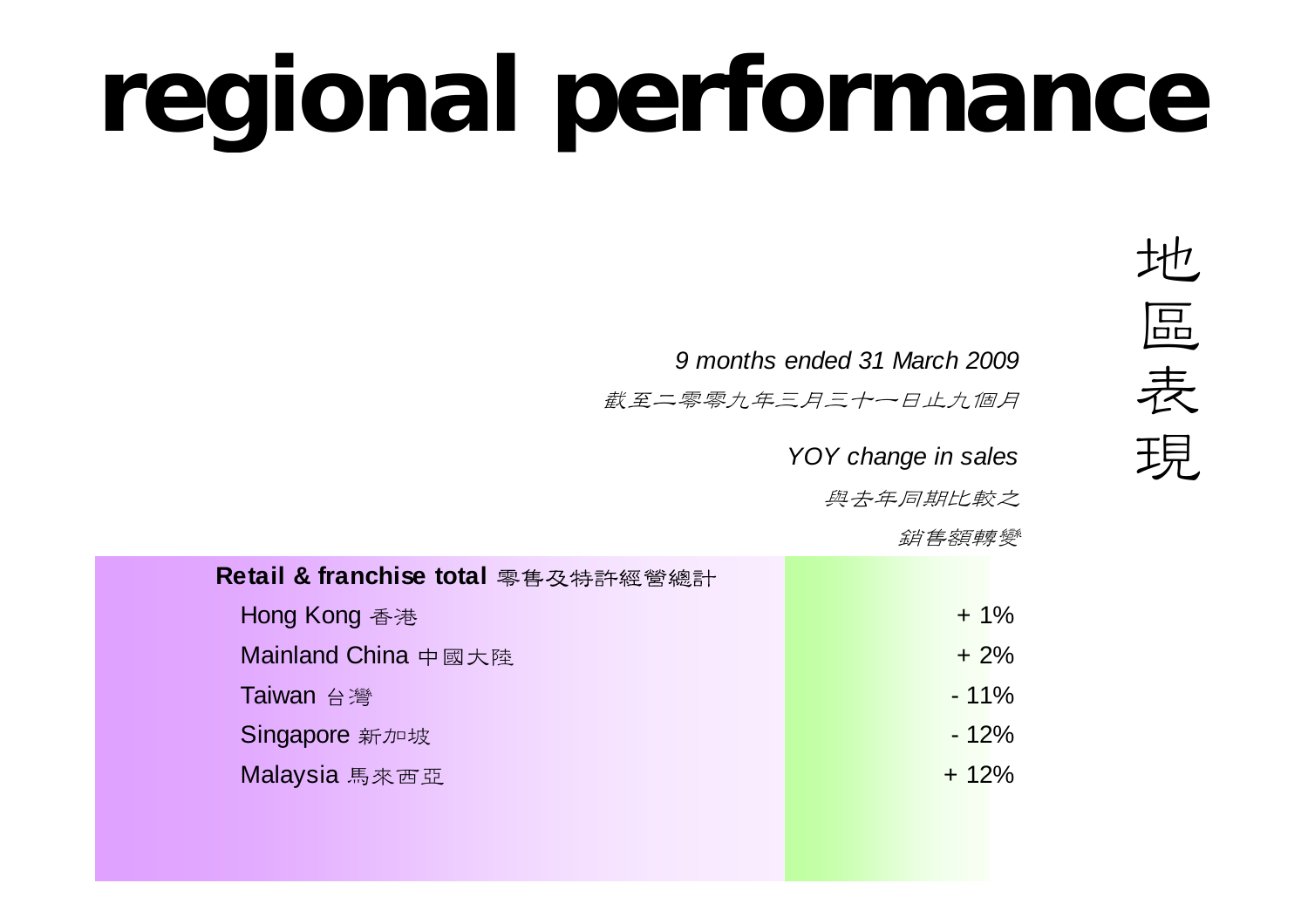## **regional retail same store sales and GP growth**

*9 months ended 31 March 2009*

截至二零零九年三月三十一日止九個月

|                     | Sales 銷售額 | $GP \not\equiv \not\equiv \not\equiv \forall$ |
|---------------------|-----------|-----------------------------------------------|
| Hong Kong 香港        | $-2%$     | $-1\%$                                        |
| Mainland China 中國大陸 | $+4%$     | $+13%$                                        |
| Taiwan 台灣           | $-12%$    | $-9%$                                         |
| Singapore 新加坡       | $-8%$     | $-4%$                                         |
| Malaysia 馬來西亞       | $-2%$     | $-2%$                                         |
| Total 合共            | $-3%$     | $-1%$                                         |

*Note:*<br>*Dote: Same store sales & GP growth are the comparisons of sales & GP of the same stores having full month operations in comparable periods***<br>同店銷售額及毛利增長為相同店舖於比較期內完整月份之銷售額及毛利比較**